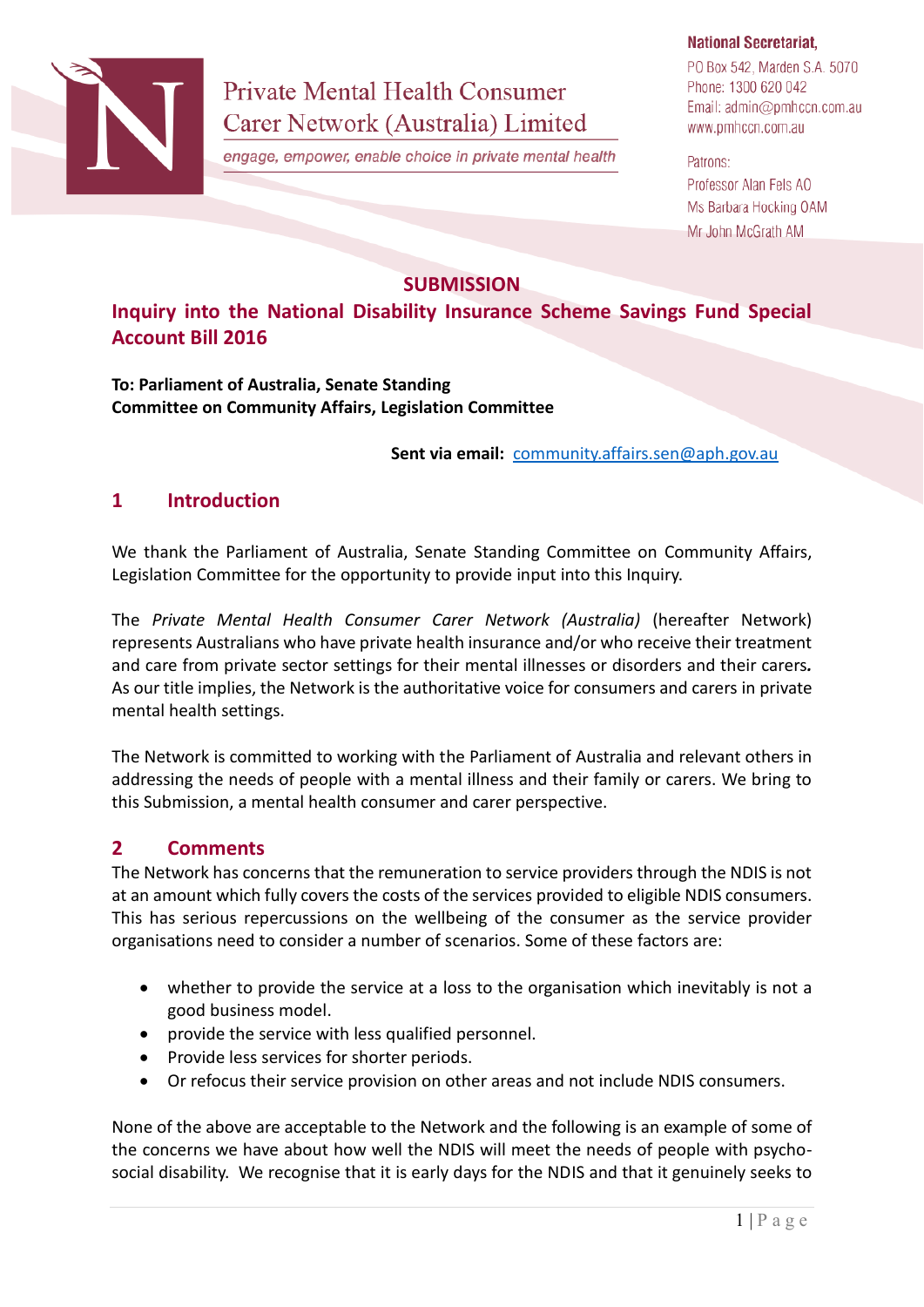make things better for people with significant psycho-social disability. Having said that the 'Partners In Recovery' model which has been a wonderful service for the last few years, will discontinue.

The Network continues to support the transition process to the NDIS because although the PIR has served people well, this is not continuing and we certainly do not advocate for the old days of people with severe and persistent mental health disability unable to seek or receive care or to be homeless.

One of the best ways in which we can articulate our concerns is to provide a Case Study herein:

This has been supplied by a carer (on  $21^{st}$  September, 2016) with names changed for anonymity. We can provide an email or phone link should you wish to speak directly to her.

### **Case Study**

*Lyn (NDIS service provider within her own Company) was contracted to provide pre-planning advice and support to Paul (NDIS Consumer) who had been allocated \$1000.00 to pay for Lyn's services.*

*There has only been two meetings during this year (2016), with the last contact from Lyn in mid-May. Paul and his mother Sharon had been trying to contact Lyn in recent days to see what was happening about Paul's plan because Sharon was concerned that no pre-planning activity had occurred. Paul said that Lyn had told him she would just be asking for the 'default'. Paul did not know what this meant and seems completely unaware of what would be happening to his NDIS plan request.*

*After leaving messages, Lyn finally contacted Sharon at 8.30am in the morning to say she would be attending today's planning meeting. Sharon spent the previous night putting together the carer statement setting out Paul's mental health progression as much as she could. When Paul and Sharon arrived to meet with Lyn to discuss what to expect from the meeting, she had no information and no plan. What she scribbled on paper was information Sharon provided to her as she and Paul were waiting, she did not even have the names of Paul's family supports.*

*What concerns Sharon (Paul's mother) most is that Lyn then proceeded to talk about how she would be putting in a request for fortnightly meetings with Paul for an hour at a time. This had not been discussed with Paul or Sharon and she had previously talked to Paul about contracting another person (Julie) from Richmond Fellowship to be the support co-ordinator.*

*When Paul made contact with Julie through Partners in Recovery, life for Paul at that time could hardly have been worse. Julie spent months patiently working with Paul to get him to the amazing stage of wellness that he now has.*

*Sharon believes it is a conflict of interest on Lyn's side to put it to Paul in this meeting that she plans to be his support co-ordinator. Her aggressive demeanour and lack of interest in Paul during these months leads Sharon to believe Lyn would not be good for Paul in this role and Sharon suspects Lyn would not fulfil her contact role.*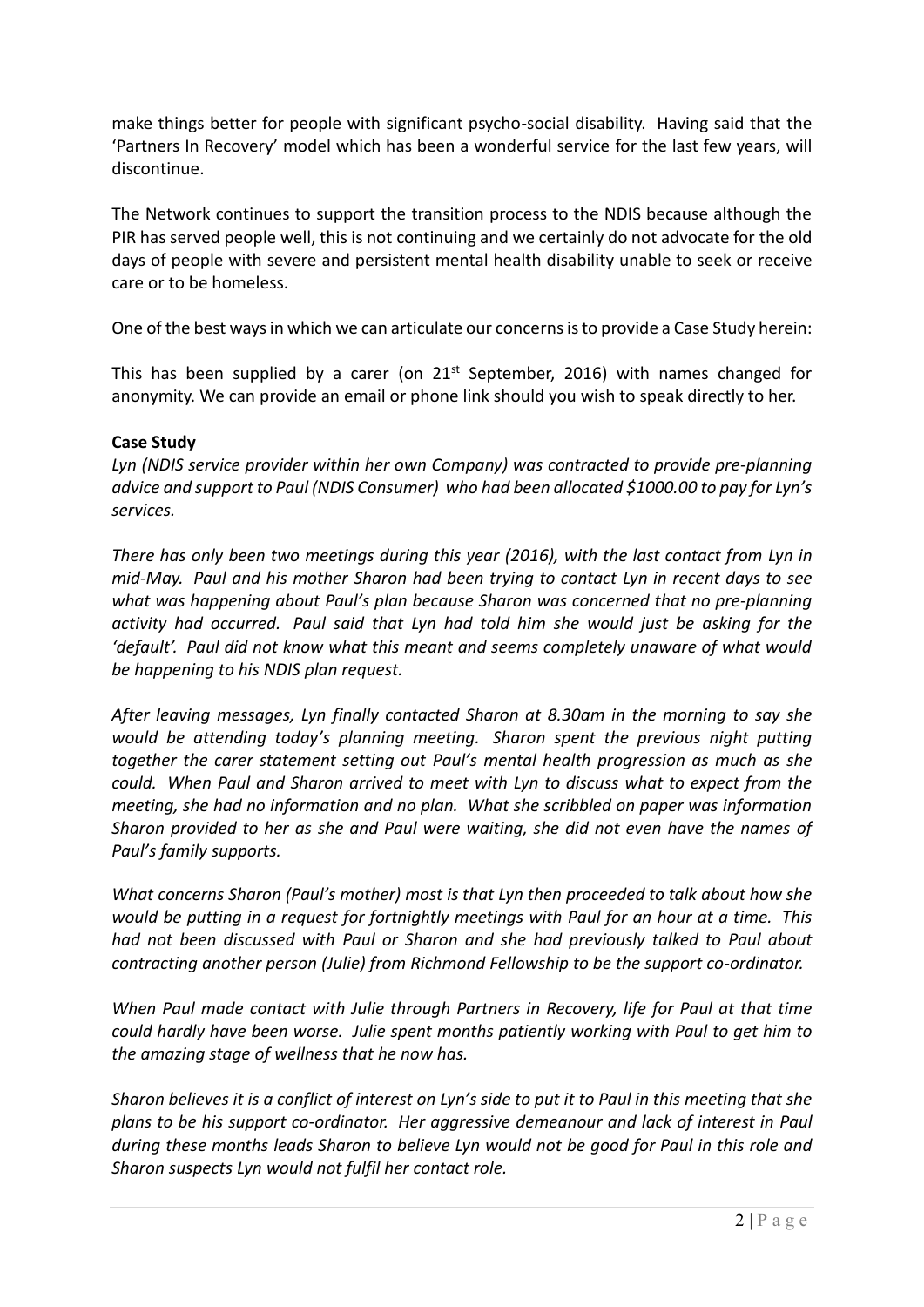*Paul is vulnerable and non-worldly and was put into a situation of feeling that he had to choose Lyn rather than Julie because he would not want to hurt Lyn's feelings so directly.*

*The other instances of concern to Sharon were Lyn's statement that she had a cleaner lined up to work for Paul – again with no reference or discussion with him. Sharon believed Lyn's behaviour about the mobility allowance was appalling and her statement that she would talk to her contact in Centrelink about Paul's circumstances raises great concerns for Sharon.*

*Paul may appear well, but he is able to put on a good show of confidence and competency when required, but he has not miraculously been cured of the schizophrenia he was diagnosed with 15 years ago. Sharon is not sure where to go with this and she is seeking guidance.*

*Sharon now wonder in what capacity Lyn attended the meeting and whether she can claim a payment from the funds Sharon is holding when she was contracted to be the pre-planner only. Does the pre-planner role preclude her from putting her company's services forward in the plan when Paul was not given the opportunity to choose his supports?*

*Should Sharon pay for Lyn's attendance at the meeting when she had not put together a plan for Paul and claimed she had tried to make contact with both of them, but was having 'problems with her emails'. She had both Paul and Sharon's phone numbers and to have made no attempt at contact since May is very unsatisfactory.*

*Sharon feels upset about the way Lyn behaved in their meeting and very guilty about not taking more involvement in this situation, but she had been trying to allow Paul to make decisions and take more control over his life.*

*At the last meeting Paul and Sharon had with Lyn in May, Lyn told Paul that he would probably not be accepted, but that she would fight to have this reversed on appeal. Sharon was shocked and dismayed at this statement and distressed that she could put such negativity to Paul so early in the process. Sharon did try to gently convince Paul that he would be better off asking Julie to progress his application, but he felt a loyalty to Lyn and it was Julie who had suggested he use this particular company because they knew more about NDIS and would assist him to get a good package.*

*The activities of the service provider company have not given Sharon any hope or confidence that they would be right to help Paul achieve his amazing goals and aspirations.*

*Sharon is so distressed and concerned about this situation, but doesn't know how to go about getting Paul's interests best managed.*

*She recognise that NDIS is about choice for the participant, but when the person has not learned how to make the right choices, or know when someone is taking advantage of his naiveté, how is he able to know if he is being manipulated? Paul's young-adult, formative years of learning were severely disturbed by the effects of his severe mental illness.*

Carers also need support and given our concerns around sufficient remuneration for NDIS consumers, we strongly recommend carer issues and needs also be supported.